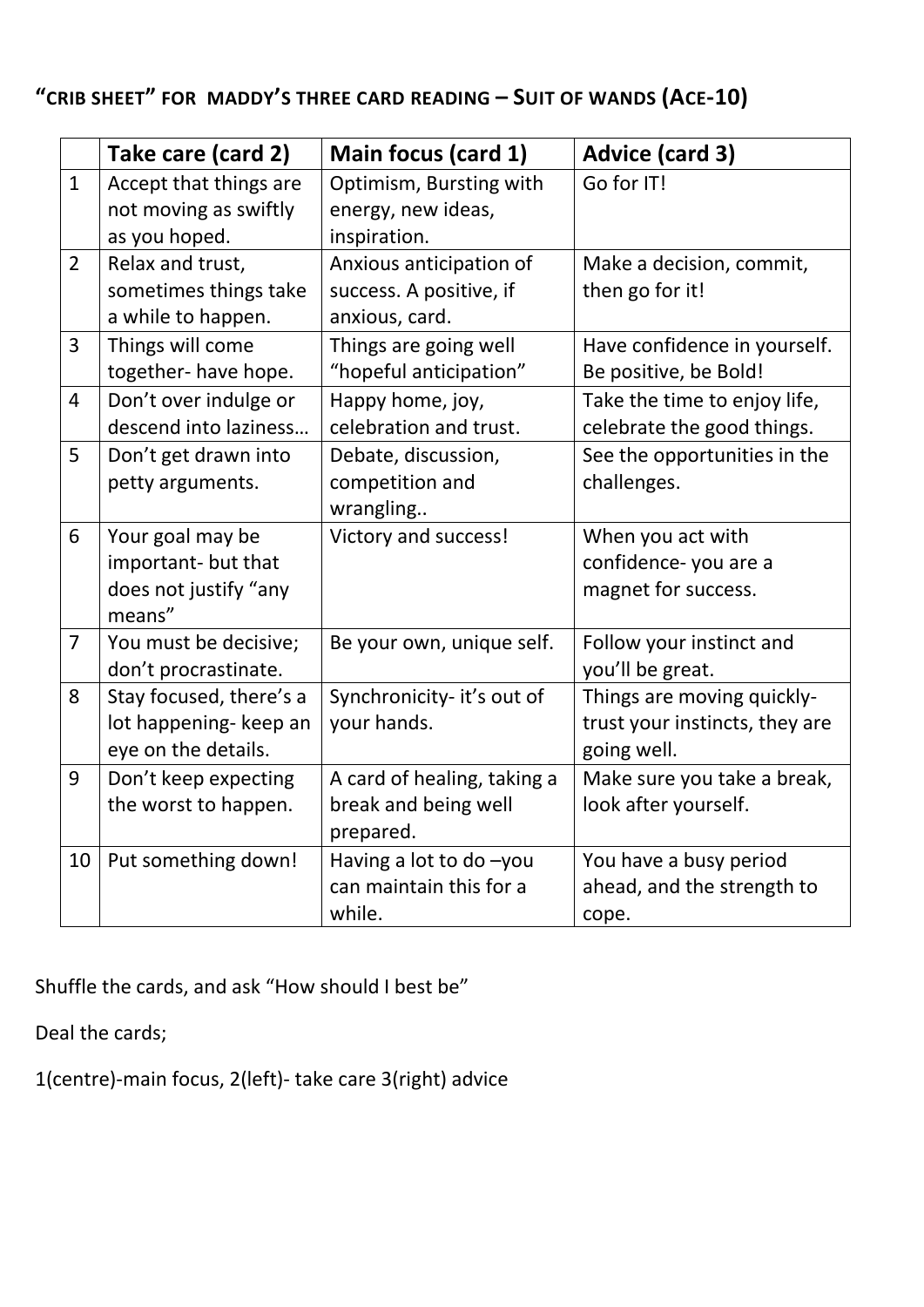|                | Take care (card 2)                                                                                        | Main focus (card 1)                                                                                                     | <b>Advice (card 3)</b>                                                                       |
|----------------|-----------------------------------------------------------------------------------------------------------|-------------------------------------------------------------------------------------------------------------------------|----------------------------------------------------------------------------------------------|
| $\mathbf{1}$   | Letting go of past<br>hurts, allowing you<br>move forward.                                                | Love overflowing,<br>inspiration, happiness.                                                                            | New, happy emotions; love,<br>friendship, creative<br>venture                                |
| $\overline{2}$ | Arguments are 80%<br>past issues being<br>triggereddon't argue<br>about past hurts.                       | Equal, respectful<br>relationships-creating<br>magic.                                                                   | You will achieve much, with<br>another.                                                      |
| 3              | Make time for friends,<br>they can be very<br>uplifting and inspiring.                                    | Friendship, fun and<br>celebration.                                                                                     | Enjoy life with an open<br>heart.                                                            |
| 4              | It's o.k. to feel bored<br>and stuck in a rut,<br>that's when inspiration<br>strikes!                     | When we wait for a while,<br>in peace; inspiration<br>strikes.                                                          | Time to focus on "inner<br>work" meditation,<br>dreaming, visualisation<br>(duvet day)       |
| 5              | Stop. If you have<br>feelings of sadness-<br>take the time to feel<br>them today.                         | Feeling sad. Maybe about<br>a past issue, or something<br>you wish you had done?                                        | Release you're your past<br>sadness, put on a smile and<br>start a new day.                  |
| 6              | Judging today a failure<br>because it doesn't<br>match your memories?                                     | Sweet memories of happy<br>days, perhaps feeling<br>nostalgic?                                                          | Inspired by your memories;<br>create a great day.                                            |
| $\overline{7}$ | Don't waste all your<br>days dreaming, time to<br>take practical action<br>now to make it<br>happen.      | A card of day dreams,<br>contemplations and<br>imaginings.                                                              | Honour your need to day<br>dream, it is an important<br>part of creating and<br>manifesting. |
| 8              | Do you fear to<br>committing to<br>something; a person,<br>project or hope?                               | The only way to get true<br>perspective (and decide<br>whether to persevere or<br>let go) is with a little<br>distance. | Try and get some space<br>alone, listen to & trust your<br>intuition.                        |
| 9              | Treat yourself to a day<br>of distraction and<br>confront your<br>problems with a clear<br>mind tomorrow. | The wish card. Enjoy life<br>and life will be more<br>enjoyable.                                                        | Optimism and good cheer<br>will bring great blessings.                                       |
| 10             | Spend time with those<br>you love, enjoy your<br>blessings.                                               | Happiness, love, joy and<br>fulfilment                                                                                  | Spend time with those you<br>love, enjoy your blessings.                                     |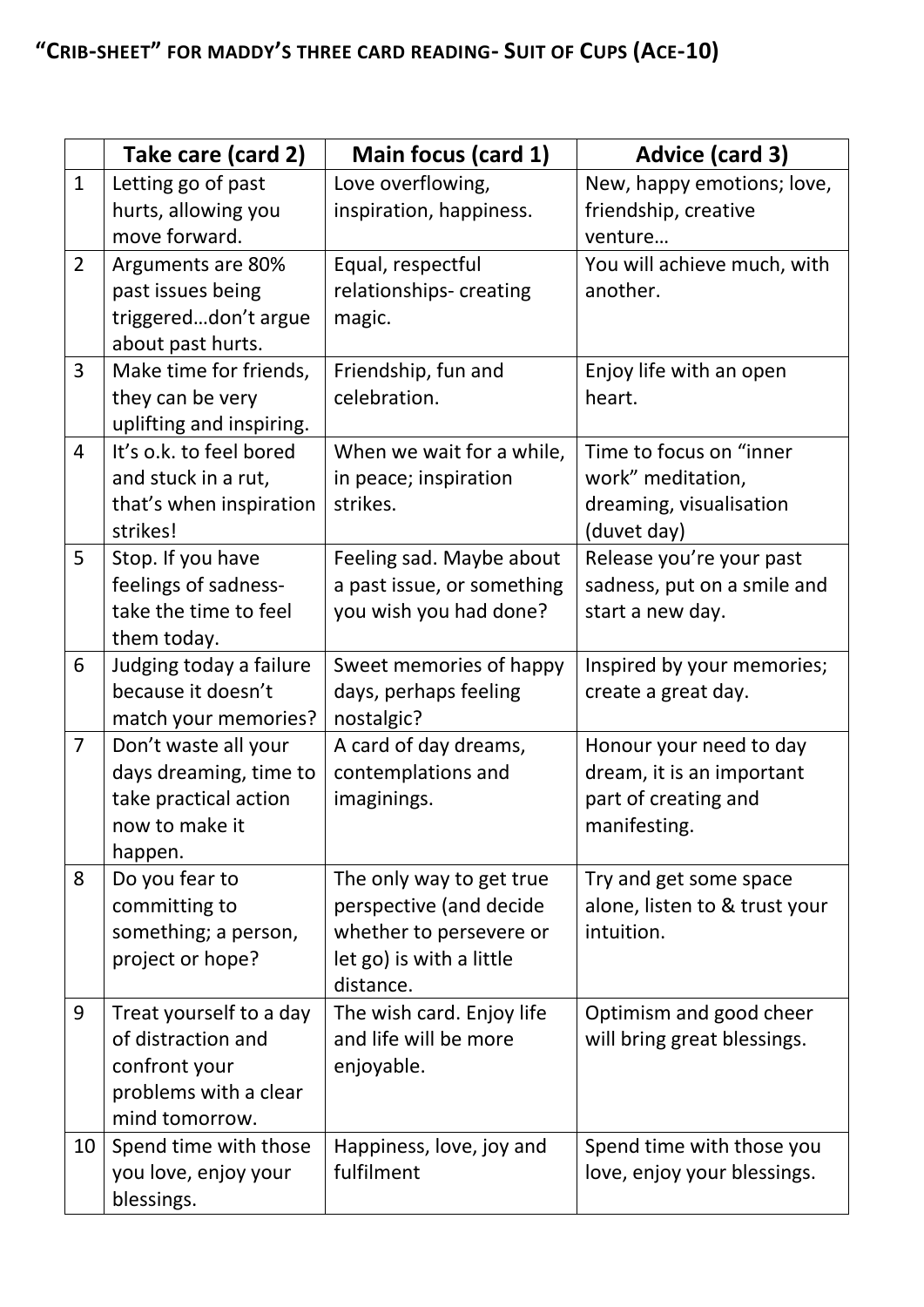|                | Take care (card 2)                                                                      | Main focus (card 1)                                                                     | <b>Advice (card 3)</b>                                                                                                     |
|----------------|-----------------------------------------------------------------------------------------|-----------------------------------------------------------------------------------------|----------------------------------------------------------------------------------------------------------------------------|
| $\mathbf{1}$   | Stick to your goal with<br>clear focus.                                                 | Clarity, new ideas, clear<br>focus.                                                     | Be inspired!                                                                                                               |
| $\overline{2}$ | Procrastination. Lack<br>of involvement,<br>avoiding a decision.                        | Calm, careful<br>consideration.                                                         | Look inwards to make a<br>calm decision.                                                                                   |
| 3              | Don't dwell on<br>sadness                                                               | Sadness, sorrow, regret.                                                                | Be honest about how you<br>feel. Express yourself.                                                                         |
| 4              | Clear mental clutter.                                                                   | A break, a rest,<br>contemplation.                                                      | Make time to be still and<br>contemplate-you need a<br>rest.                                                               |
| 5              | Stay centred and<br>calm, don't engage in<br>power play.                                | Communication<br>problems, power plays,<br>someone is trying to<br>control (is it you?) | The Van Gogh element-<br>believe in yourself, even if<br>no-one else does.                                                 |
| 6              | Feeling stuck? Try to<br>break out of old habits<br>& feelings- move on.                | You are guided on still<br>waters.<br>Doing just fine.                                  | Don't fight. Relax, go with<br>the flow, the spirits (your<br>own unconscious) are<br>guiding you.                         |
| $\overline{7}$ | Be wary over<br>confidence, being too<br>quick, tripping you<br>up                      | Original thinking- a touch<br>of the trickster.                                         | "blue sky thinking" follow<br>your own ideas, don't be<br>boxed in.                                                        |
| 8              | As you start to have<br>more confidence,<br>beware others might<br>find this difficult. | Restricted by your own<br>lack of self confidence &<br>self limiting thoughts.          | Believe in yourself.                                                                                                       |
| 9              | Watch out for others<br>(or yourself) blaming<br>you for everything                     | Overwhelming fears,<br>worries and stress.                                              | Write a list of your worries,<br>and one thing you can do to<br>help for each problem.<br>Then take a real worry<br>break. |
| 10             | Don't over react, stay<br>calm.                                                         | Feeling out of control.                                                                 | Don't keep all your<br>emotions inside. Express<br>them, release and let go.                                               |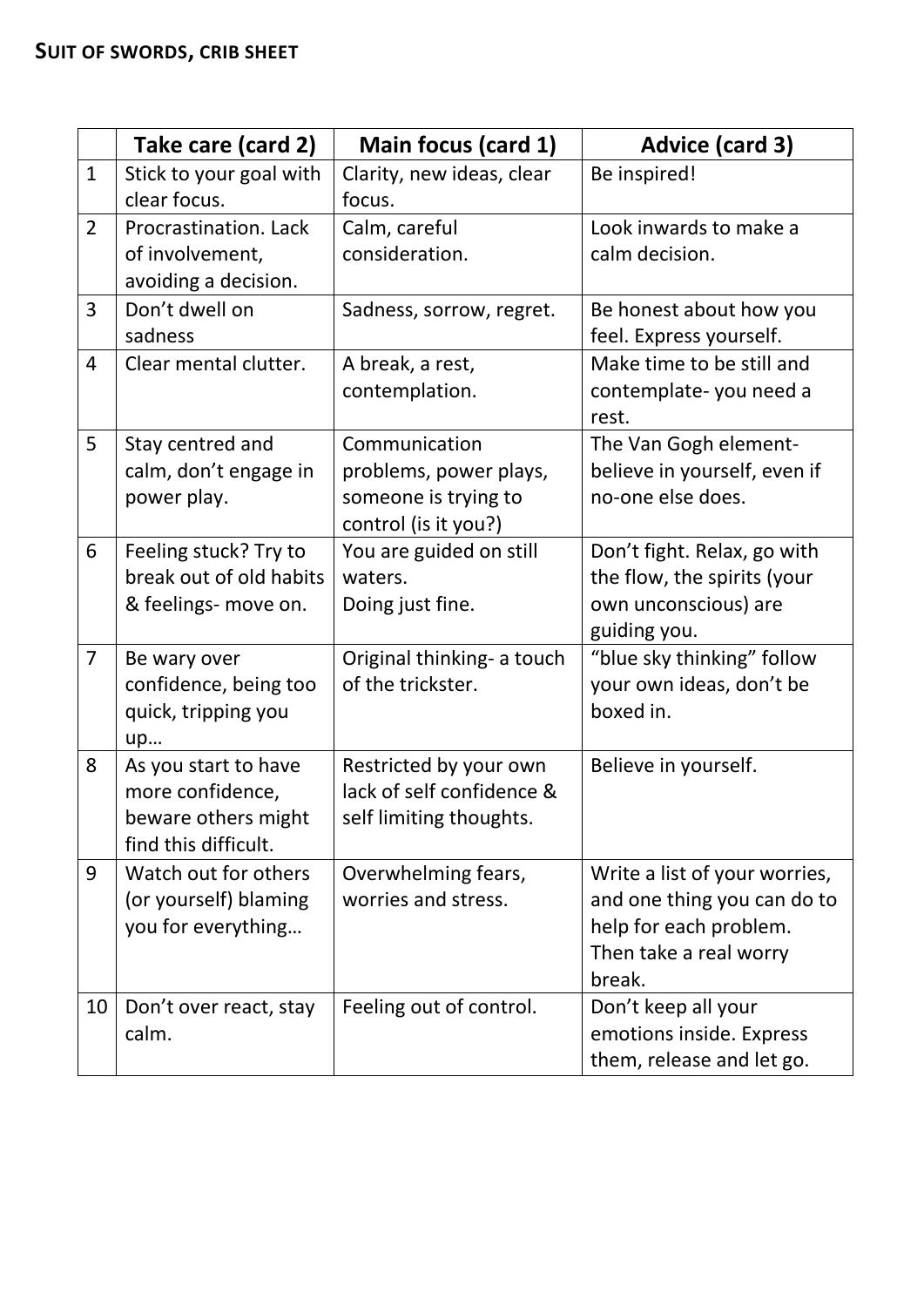## **"CRIB SHEET" FOR MADDY'S THREE CARD READING – SUIT OF PENTACLES (ACE-10)**

|                | Take care (card 2)                                                                                                  | Main focus (card 1)                                                                                     | <b>Advice (card 3)</b>                                                                            |
|----------------|---------------------------------------------------------------------------------------------------------------------|---------------------------------------------------------------------------------------------------------|---------------------------------------------------------------------------------------------------|
| $\mathbf{1}$   | If you asked about job,<br>money, health, home:<br>be patient things will<br>get sorted.                            | Great blessings for<br>health, home, job,<br>money<br>A new start in any of<br>these!                   | Success, happiness and a<br>sense of peace concerning<br>physical matters (job,<br>money, health) |
| $\overline{2}$ | Are you avoiding an<br>important issue?                                                                             | Life's a bit of a juggle<br>right now.                                                                  | Relaxed, calm focus will<br>help.                                                                 |
| 3              | Are you<br>procrastinating?                                                                                         | A "work" card, creating<br>something amazing. Not<br>necessarily paid work.                             | "Work" that satisfies on all<br>levels- do you know what<br>this refers to?                       |
| $\overline{4}$ | Be prudent and pay<br>attention to details.                                                                         | A card of financial<br>security. In times of chaos<br>useful; but reminding you<br>enough is abundance. | Your finances and health<br>are enough.                                                           |
| 5              | Fear of loss should<br>spur you on!                                                                                 | Fear of loss. Make sure<br>you accept help when it is<br>offered (you are worth it)                     | Focus on being financially<br>honest-incomings and<br>outgoings.                                  |
| 6              | Beware of you (or<br>others) using<br>generosity as a subtle<br>means to control.                                   | You have enough money<br>and some left over; enjoy.                                                     | Be generous, and accept<br>others generosity.                                                     |
| $\overline{7}$ | Perhaps you've<br>worked hard, and are<br>not happy with the<br>outcome? Take a<br>pause and consider<br>what next. | A time to reflect on what<br>you've done. Enjoy your<br>harvest.                                        | Your hard work will be<br>rewarded with a good<br>harvest and the seed of a<br>new idea.          |
| 8              | You need self-<br>discipline right now.                                                                             | A "work card"<br>Apprentice; self discipline<br>and hard work.                                          | Lose yourself in your "work"<br>(not necessarily<br>employment!)                                  |
| 9              | It is OK to accept help<br>from others.                                                                             | Security, self-confidence,<br>abundance and<br>independence.                                            | Enjoy your success; you've<br>worked hard to get here.                                            |
| 10             | Practice appreciation<br>not accumulation.                                                                          | Abundance, stability, firm<br>foundations.                                                              | Financial abundance (even<br>if only finding a lost £20 and<br>enjoying spending it!)             |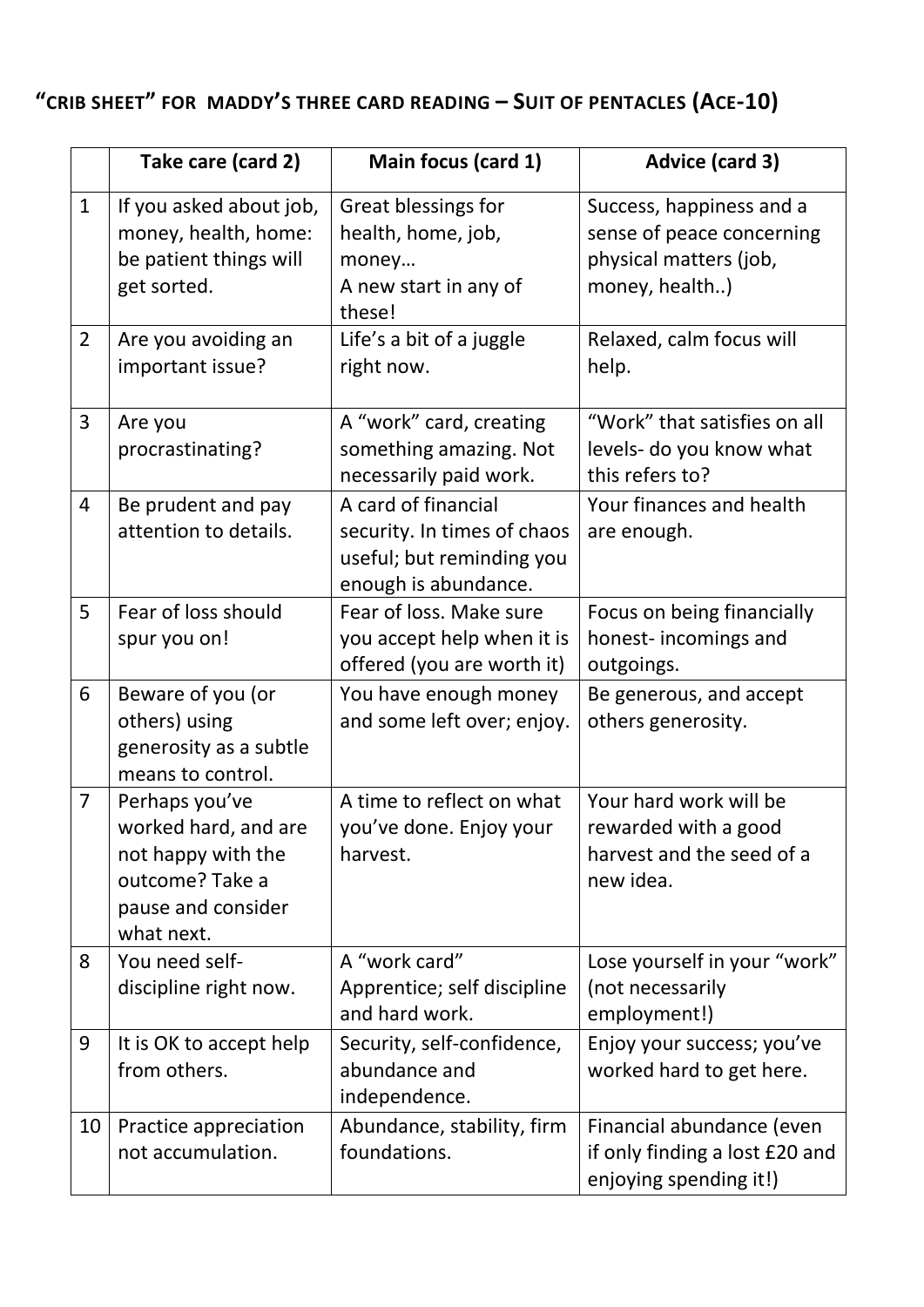|                                         | Take care (card 2)                                                                                      | <b>Main focus (card</b><br>1)                                                                                      | <b>Advice (card 3)</b>                                                                                                       |
|-----------------------------------------|---------------------------------------------------------------------------------------------------------|--------------------------------------------------------------------------------------------------------------------|------------------------------------------------------------------------------------------------------------------------------|
| $\mathbf{1}$<br>The Magician            | You are struggling to<br>find a clear vision of<br>what it is you want.<br>Create that clear<br>vision. | I will<br>The start of<br>something, you have<br>strength of will &<br>determination to<br>make it happen.         | With your strength of<br>will power, optimism<br>& determination<br>anything is possible.                                    |
| $\overline{2}$<br>The High<br>priestess | Perhaps you have<br>spent too long<br>contemplating, time<br>to get on with life.                       | I am<br>Quiet introspection,<br>connecting with the<br>"divine" and inner<br>self.                                 | Spend some time in<br>quiet solitude<br>connecting with<br>yourself.                                                         |
| 3<br><b>Empress</b>                     | Nurture yourself,<br>value yourself. All<br>good things start with<br>you.                              | I create<br>Rampant abundance,<br>creativity, passion<br>and fun.<br>Represents "mother"                           | A reminder to have<br>some fun, follow your<br>passions. Enjoy.                                                              |
| 4<br>Emperor                            | Are you allowing<br>others to dominate<br>you, or are you<br>dominating others?                         | I Organise<br>Organisations,<br>authority & self<br>discipline<br>Represents "father"                              | You need to be<br>logical, self<br>disciplined and<br>organised.                                                             |
| 5<br>Hierophant                         | Watch out for dogma<br>ruling your<br>decisions                                                         | <b>Face of the divine</b><br>The pontiff<br>represents the bridge<br>to the divine, how we<br>connect to our Gods. | Now is a good time to<br>connect with your<br>spiritual side, using<br>the wisdom of others<br>(groups, study, books<br>etc) |
| 6<br>Lovers                             | Surrender the micro<br>management, go with<br>the flow a little.                                        | I choose<br>Every moment is a<br>choice, even if we are<br>unaware of it.                                          | Be pro-actively aware<br>of all the choices you<br>have today.                                                               |
| $\overline{7}$<br>Chariot               | Rein it in a little, with<br>all that drive to<br>succeed you need a<br>break.                          | I succeed<br>Triumph, success,<br>forging ahead<br>through your own<br>efforts.                                    | Yes. Go for it. Make<br>the effort- it will be<br>worthwhile.                                                                |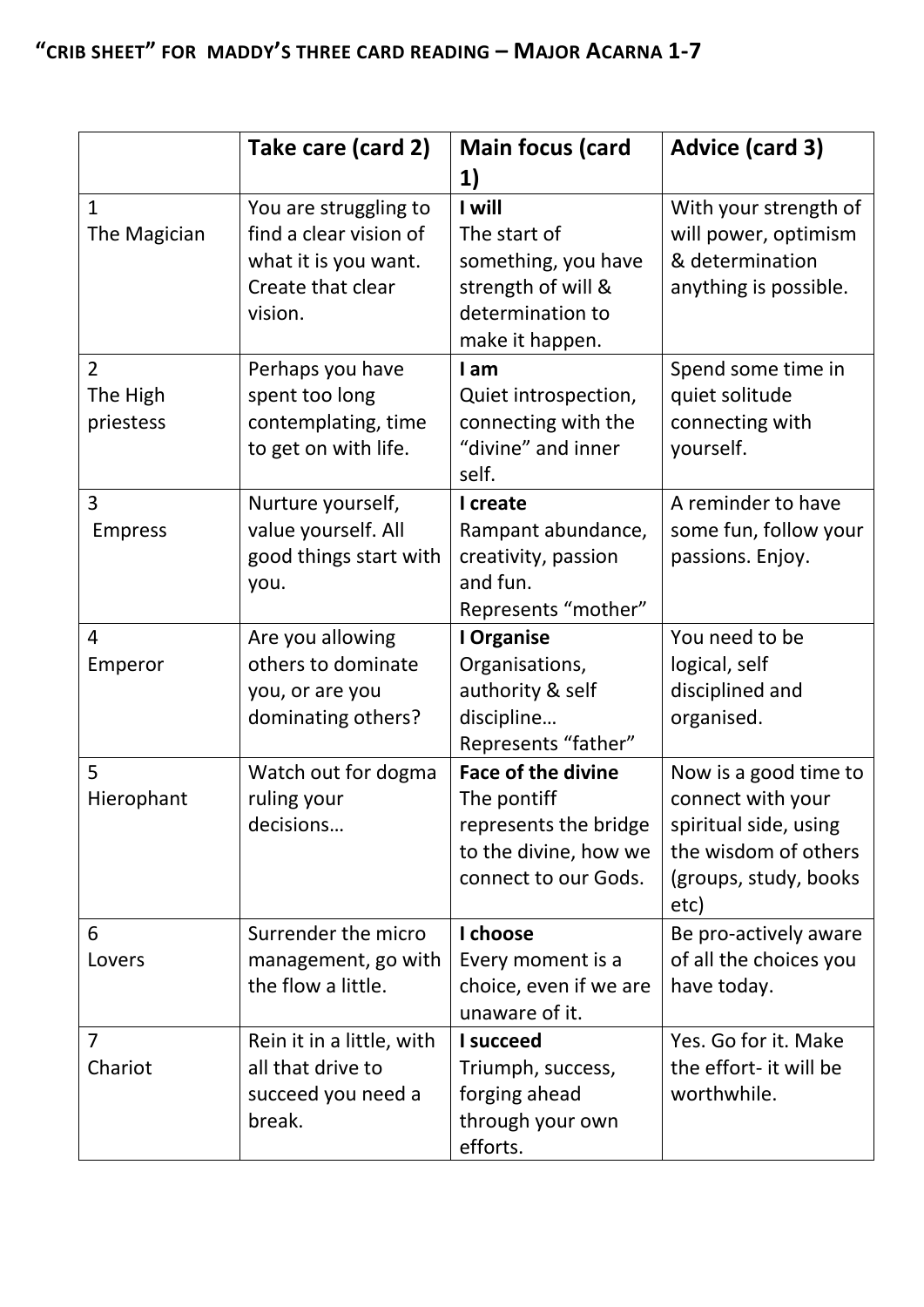## **"CRIB SHEET" FOR MADDY'S THREE CARD READING – MAJOR ARCANA 8-14**

|                | Take care (card 2)                         | <b>Main focus (card</b>                 | <b>Advice (card 3)</b>                  |
|----------------|--------------------------------------------|-----------------------------------------|-----------------------------------------|
|                |                                            | 1)                                      |                                         |
| 8              | Use the "feminine"                         | <b>Fortitude</b>                        | Be bold.                                |
| Strength       | virtues of                                 | "Courage in                             | Be courageous.                          |
|                | compassion, kindness                       | adversity" Doing what                   | Feel the fear and do it                 |
|                | and empathy to help.                       | you believe is the                      | anyway.                                 |
|                |                                            | right thing, even if its                |                                         |
| 9              |                                            | scary.<br>Guidance.                     |                                         |
| The Hermit     | Try to tune into your<br>intuition (spirit | From yourself                           | Is someone offering<br>you good advice, |
|                | guides, higher                             | (intuition) or a person                 | support and guidance                    |
|                | guidance) for some                         | offering you support                    | (or are you being                       |
|                | advice.                                    | and guidance.                           | called upon to play                     |
|                |                                            |                                         | this role?)                             |
| 10             | You are trying to                          | Change.                                 | Things are changing                     |
| The Wheel of   | resist change. Let go                      | If you feel unsettled                   | for the better.                         |
| Fortune        | and trust.                                 | find the still spot with                |                                         |
|                |                                            | in you, prepare to                      |                                         |
|                |                                            | adapt.                                  |                                         |
| 11             | Don't expect the                           | <b>Fairness</b>                         | Things will work out                    |
| Justice        | world, or others to be                     | With justice you get                    | "fairly" whether that                   |
|                | "fair". But still try to                   | what you deserve.                       | is to your advantage                    |
|                | act with integrity                         | Reaping the seeds                       | or not.                                 |
| 12             | yourself.                                  | that you have sown.                     | Make space for your                     |
| The Hanged Man | Things might take a<br>little longer than  | Looking within<br>Try looking at things | spiritual life (yoga,                   |
|                | expected.                                  | from a different                        | meditation, tarot etc.)                 |
|                |                                            | perspective.                            |                                         |
| 13             | You are hanging on to                      | <b>Release</b>                          | Facing change with                      |
| Death          | a status quo that no                       | Clearing away of old                    | acceptance, hope and                    |
|                | longer works.                              | things that no longer                   | trust.                                  |
|                | Let Go!                                    | serve you. (though                      | Letting go.                             |
|                |                                            | change is always                        |                                         |
|                |                                            | difficult)                              |                                         |
| 14             | Excess, extremes.                          | <b>Moderation</b>                       | Things are coming                       |
| Temperance     | A toxic mix of stress                      | Moderation &                            | together nicely.                        |
|                | (or people) in your                        | balance in all things.                  | Keep the balance.                       |
|                | life.                                      |                                         |                                         |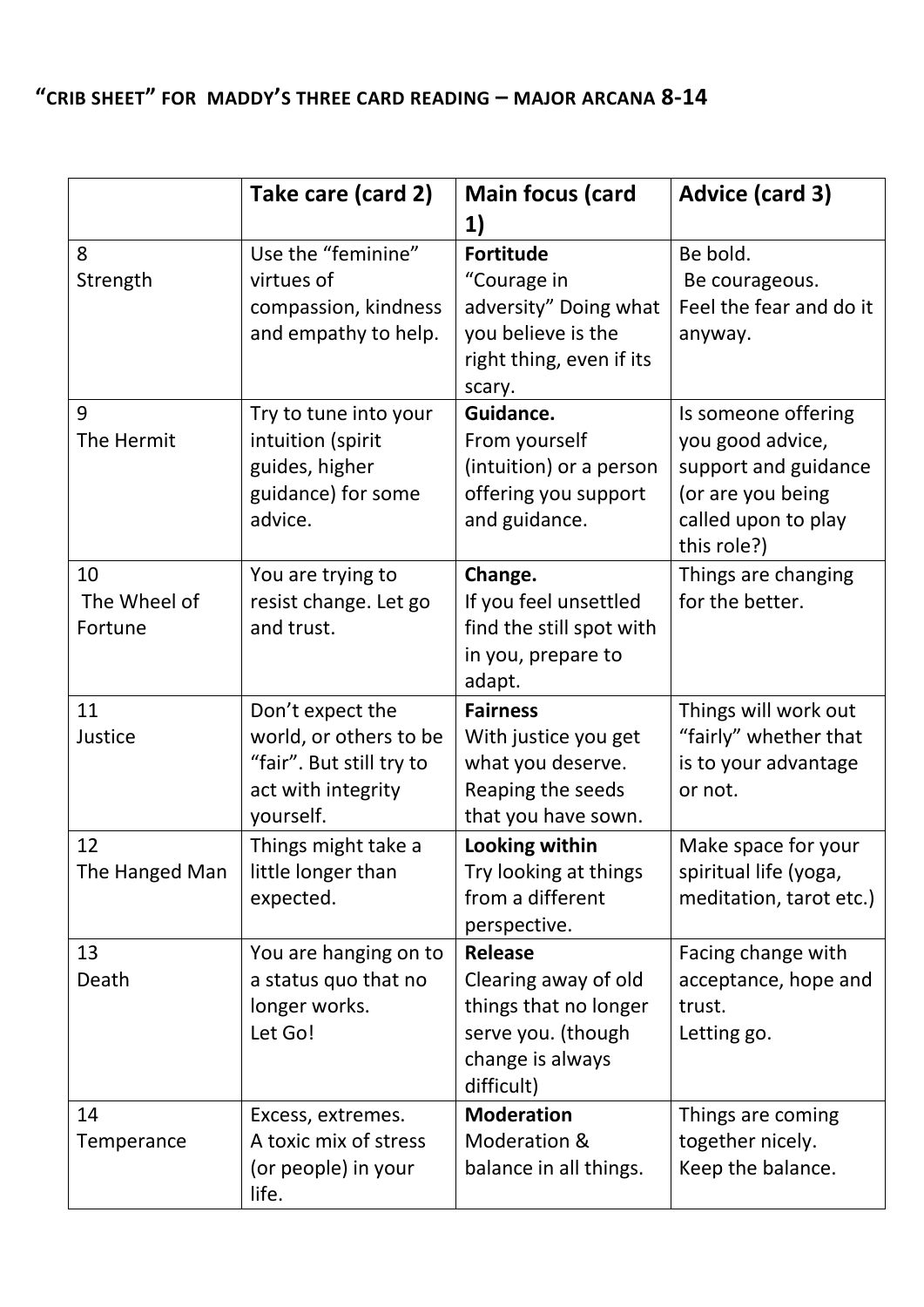|                 | Take care (card 2)                                                                                                  | <b>Main focus (card</b><br>1)                                                                                                                                     | <b>Advice (card 3)</b>                                                                          |
|-----------------|---------------------------------------------------------------------------------------------------------------------|-------------------------------------------------------------------------------------------------------------------------------------------------------------------|-------------------------------------------------------------------------------------------------|
| 15<br>The Devil | Are you using<br>something as an<br>excuse to "let<br>yourself off"?                                                | Control<br>Something is<br>controlling, trapping<br>you. (job, fear, guilt, a<br>person, greed).                                                                  | Stepping free from<br>what was restricting<br>you.                                              |
| 16<br>The Tower | Avoid being fixed and<br>rigid; adapt to<br>changes as they<br>happen.                                              | <b>Unexpected change</b><br>Unexpected change,<br>loss and disruption.<br>"Illumination" a<br>sudden<br>understanding or<br>awareness.                            | Be prepared for a<br>flash of inspiration<br>that might force you<br>to make changes.           |
| 17<br>The Star  | If things seem<br>difficult- still focus on<br>your hopes, and don't<br>make fear based<br>decisions.               | Hope<br>Hopeful optimism.<br>A genuine blessing.                                                                                                                  | Embrace optimism,<br>hope, self confidence<br>and good cheer.<br>Smile.                         |
| 18<br>The Moon  | Suggests a state of<br>confusion due to<br>fear/illusions and<br>delusions. Stay<br>focused- it won't last<br>long. | <b>Fears</b><br>The moon reflects<br>(and there for<br>distorts) light. To<br>understand this-try<br>reading mirror<br>writing.                                   | Pay attention to<br>dreams, hunches and<br>intuition. They will<br>offer invaluable<br>insight. |
| 19<br>The Sun   | Spend time doing<br>something you enjoy,<br>it lifts the spirits.                                                   | Joy<br>Confidence,<br>playfulness, things<br>going well and you<br>feeling good.                                                                                  | Get outside; play,<br>sing, dance, have fun.<br>Laugh.                                          |
| 20<br>Judgement | You know what you<br>want to do-stop<br>procrastinating.                                                            | <b>Knowing</b><br>Knowing what you<br>want to do (right<br>now, or with your<br>life.)<br>If you haven't realised<br>it yet- be still and<br>hear your own heart. | You know what you<br>want to do<br>Now do it!                                                   |
| 21<br>The World | A slight delay, but<br>things will work out<br>successfully.                                                        | <b>Successful</b><br>completion<br>Everything working<br>out for the best.                                                                                        | Success!<br>Be confident, things<br>are working out well.                                       |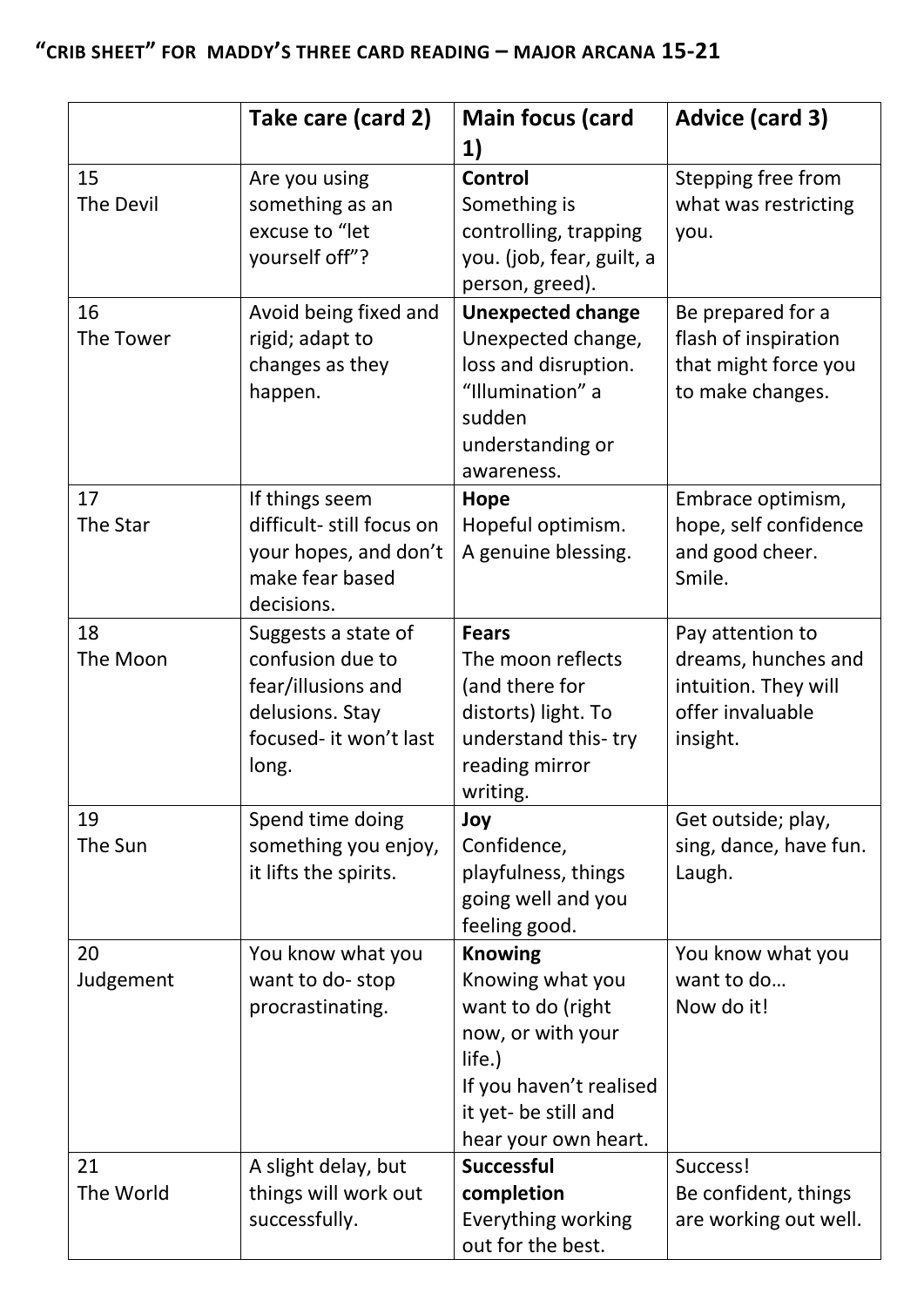**"CRIB SHEET" FOR MADDY'S THREE CARD READING – COURT CARDS; WANDS & CUPS.**

|                                    | Take care (card 2)                                                           | <b>Main focus (card</b><br>1) | <b>Advice (card 3)</b>                                                        |
|------------------------------------|------------------------------------------------------------------------------|-------------------------------|-------------------------------------------------------------------------------|
| King<br>Wands<br>(ENTP)            | People are drawn to<br>your energy- make<br>space for you too.               | Inspirational                 | Trust that your vision<br>will inspire you and<br>others!                     |
| Queen<br>Wands<br>(INTJ)           | Don't over-ride<br>everyone with that<br>strong persuasive<br>will of yours! | <b>Because I can</b>          | Today you will get<br>what you want- due<br>to attitude and<br>determination. |
| Knight<br>Wands<br>(ENFP)          | Ground all that<br>enthusiasm, you<br>must act upon your<br>enthusiasm.      | <b>Allons-Y</b>               | Jumping in with<br>drive, determination<br>and a smile                        |
| Princess (page)<br>Wands<br>(INFJ) | Watch out, this page<br>becomes easily<br>discouraged.                       | <b>Free spirit</b>            | Your energy and<br>optimism are<br>contagious, and will<br>win the day.       |

|                                   | Take care (card 2)                                                                 | <b>Main focus (card</b><br>1) | Advice (card 3)                                                                     |
|-----------------------------------|------------------------------------------------------------------------------------|-------------------------------|-------------------------------------------------------------------------------------|
| <b>King</b><br>Cups<br>(ESFJ)     | Don't repress your<br>feelings for too long,<br>honour & express<br>them.          | <b>Chivalrous</b>             | Put your feelings to<br>one side to do what's<br>needed. (but not for<br>long)      |
| Queen<br>Cups<br>(ISFP)           | Are you focusing on<br>nurturing others to<br>mask your own<br>needs?              | <b>Agony aunt</b>             | Use your skills as a<br>natural counsellor<br>and healer to help<br>smooth the way. |
| Knight<br>Cups<br>(ENFJ)          | Be careful, you may<br>be so focused on<br>your dreams you fall<br>over your feet! | <b>Charmer (Byron)</b>        | Express yourself;<br>write, paint, sing,<br>create                                  |
| Princess (page)<br>Cups<br>(INFP) | Don't be easily<br>seduced (by an idea,<br>a person, a dream)                      | <b>Dreamer</b>                | Your openness and<br>trust will help others<br>to work with you.                    |